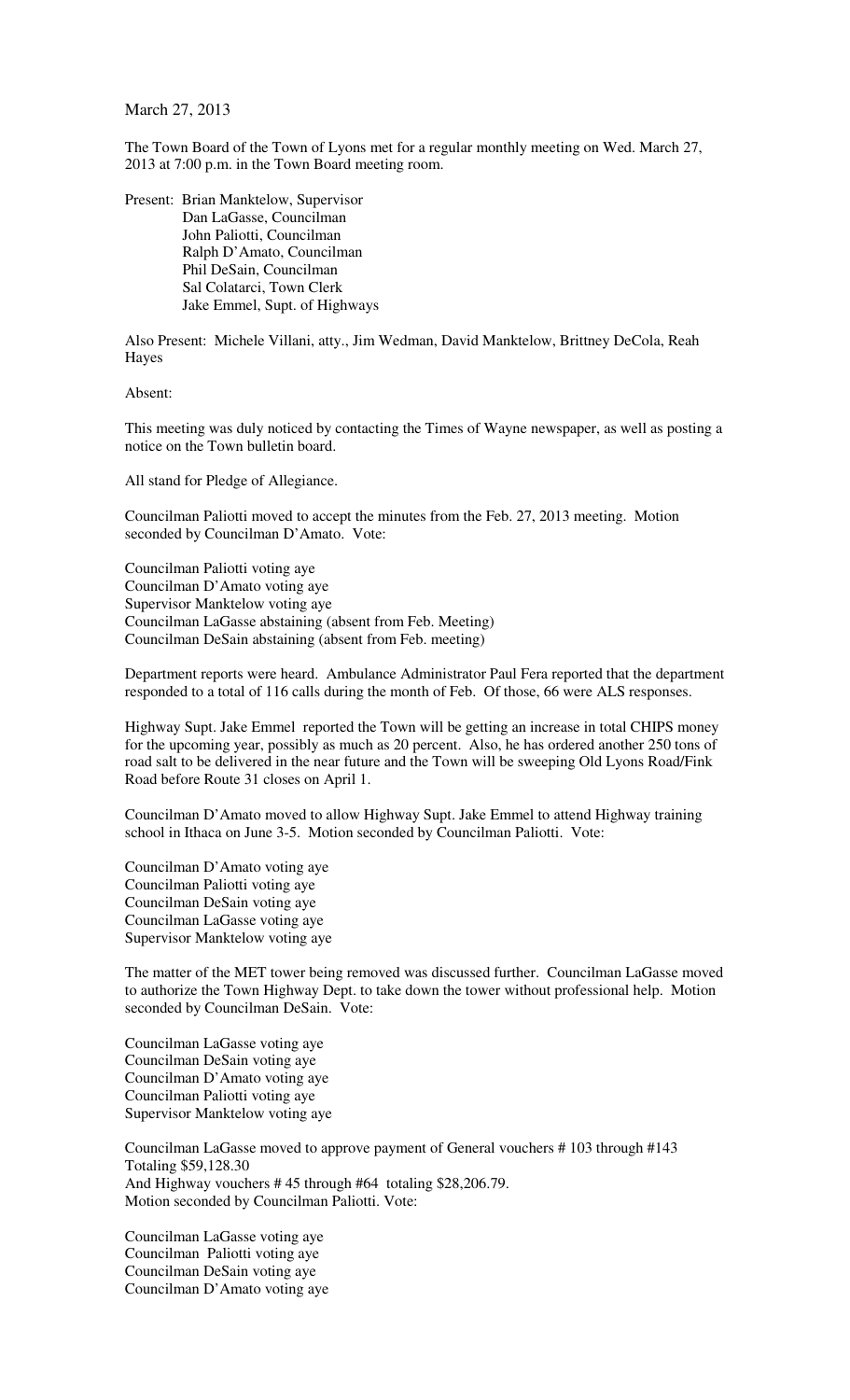Supervisor Manktelow voting aye

Councilman Paliotti then moved:

the Town of Lyons is interested in pursuing NYSERDA Solar PV grant funding via a NYSERDA approved installer for controlling and reducing their future energy costs. Energy costs are of concern to the community and this grant program allows the Municipalities to control the cost via local production and provide significant long term economic benefit.

The Town hereby authorizes Larsen Engineers to conduct necessary engineering work for preparing a request for Proposal (RFP) from prospective Solar PV developer/ installers, under an appropriate NYSERDA program. Larsen will undertake this work at no upfront cost to the Town and their compensation would be part of the project cost paid by the Developer/ installer.

Motion seconded by Councilman D'Amato. Vote:

Councilman Paliotti voting aye Councilman D'Amato voting aye Councilman DeSain voting aye Councilman LaGasse voting aye Supervisor Manktelow voting aye

The Town still must identify a suitable site with electric metered service to install the system, such as the Galen/Lyons Landfill location.

Supervisor Manktelow announced that there will be an open competitive exam for the position of Code Enforcement Officer on June 1.

Supervisor Manktelow then moved to appoint Jim Wedman to the Town's Assessment Board of Review to fill the vacancy created by the untimely death of Tony Stirpe, who passed away earlier this week. Motion seconded by Councilman Paliotti. Vote:

Supervisor Manktelow voting aye Councilman Paliotti voting aye Councilman DeSain voting aye Councilman LaGasse voting aye Councilman D'Amato voting aye

Whereas the increased amount has been budgeted and upon the recommendation of Assessor Nancy Collins, Councilman LaGasse moved that each member of the Assessment Board of Review be paid a flat fee of \$100.00 per day of service, rather than the current hourly rate now being paid to each member. Ms. Collins provided documentation showing that most Towns in Wayne County pay the flat dollar fee and rather than a per hour rate. Motion seconded by Councilman DeSain. Vote:

Councilman LaGasse voting aye Councilman DeSain voting aye Councilman D'Amato voting aye Councilman Paliotti voting aye Supervisor Manktelow voting aye

Supervisor Manktelow explained that the Landfill committee recently discussed the possibility of obtaining a variance from the current monitoring schedule at the Landfill to cut down of annual costs of monitoring. To assemble the data and submit it to the DEC for approval, the cost to both Lyons and Galen would be about \$6,000.00 (Lyons share 56% or about \$3,360.00) Supervisor Manktelow asked the Board for a resolution approving the one-time cost to obtain the variance. After discussion, Councilman Paliotti moved to approve the approximate \$3,360.00 to go ahead with the variance request. Motion seconded by Councilman DeSain. Vote:

Councilman Paliotti voting aye Councilman DeSain voting aye Councilman D'Amato voting aye Councilman LaGasse voting aye Supervisor Manktelow voting aye

Supervisor Manktelow explained that the variance, if approved would save the Towns of Lyons and Galen over \$2,200.00 per year in costs.